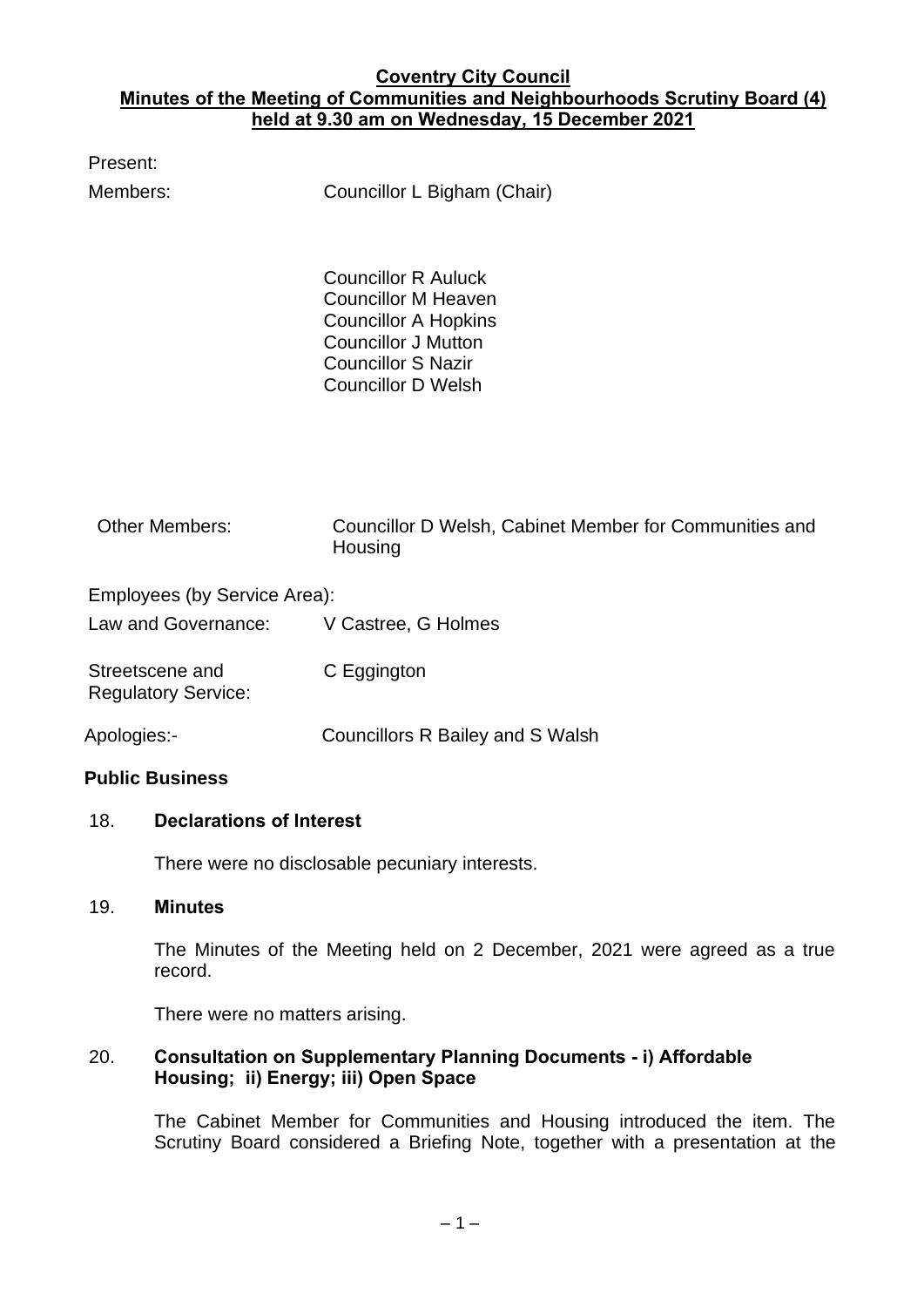meeting, which provided information on the consultation about the Supplementary Planning Documents (SPD).

The Scrutiny Board noted that any feedback provided would be considered as part of the consultation process.

The presentation included;

- An explanation of an SPD that it articulates and amplifies policies within the Local Plan; Cannot exceed the requirements in the Local Plan; had been drafted in conjunction with relevant departments within the Council; required a period of public consultation before adoption and that it would become material consideration in planning decisions
- The consultation launched 30 November and had been extended to 7 weeks duration due to festive break
- Reponses would be considered, alterations made as required and Cabinet paper submitted in the new year

# **Supplementary Planning Documents – Affordable Housing**

Issues covered in the presentation included

- A definition of Affordable Housing provided by National Planning Policy Framework (NPPF)
- The SPD included an indicative housing mix to maximise large property provision
- The SPD maximises value of commuted sum where on-site provision is impossible
- The SPD establishes CCC as an alternative purchaser of Affordable **Housing**
- A Template 106 agreement had been provided

The Scrutiny Board asked questions and received responses on a number of issues, including:-

- The definition of affordable housing.
- Opportunities to increase levels of social housing, as opposed to affordable housing.
- Members were informed Shelter were promoting nationally the challenge of affordable housing.
- There was a push to try and secure a high proportion of social housing in areas of the City where there is currently less.
- Concerns were raised that developers did not complete the levels of affordable housing as per the agreed section 106 application, often siting viability issues. If this happened, developers were required to provide evidence regarding viability. There was now a monitoring officer in planning who reviewed the outcomes of developments compared to the agreed 106 agreements. It was noted that in one local authority area, it was insisted that the affordable housing was built first to ensure that it was built.
- Delivering affordable housing requires a one Coventry approach and other teams across the Council are involved. The Cabinet Member informed the Scrutiny Board that a Housing Strategy would be developed to demonstrate this.
- It was discussed that the policy would include the 'pepper potting' of social housing throughout areas to avoid 'ghettoisation'. Equality Impact assessments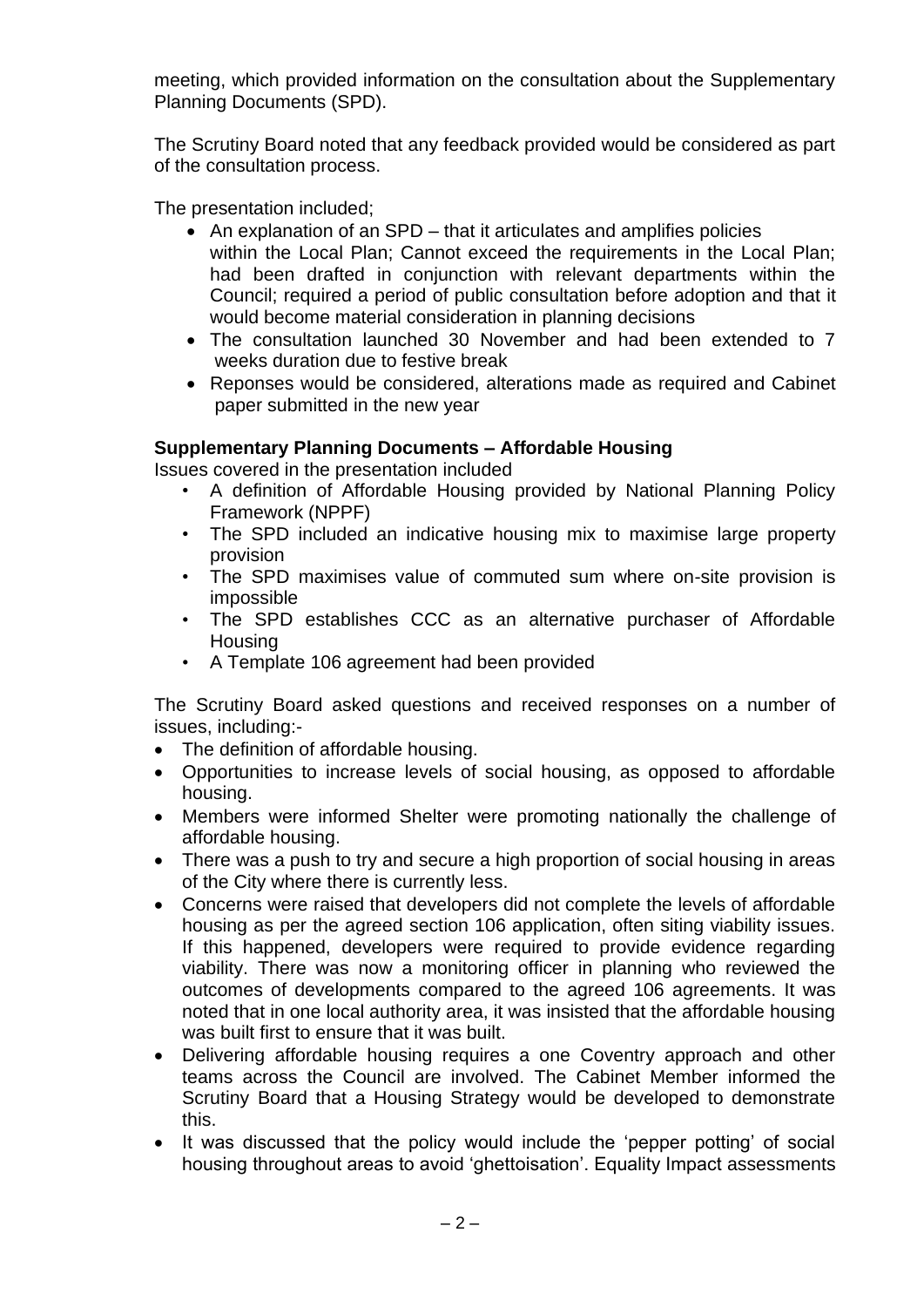and Health Inequality assessments included the impact of including affordable/ social housing in developments including the impact of doing nothing.

- There had been lots of work to improve the mix of housing being developed to meet Coventry's needs, which included social and affordable housing, larger family homes and suitable accommodation for older people.
- Section 106 agreements were the result of negotiation so there was scope to amend agreements as appropriate – for example, to accept a lower amount of social housing where family homes would be provided as opposed to flats and apartments.
- An explanation as to how the SPD enhances the existing policy was given.

#### . **Supplementary Planning Documents – Energy**

Issues covered in the presentation included that the SPD

- Establishes the aspirations of the Council for energy efficient development
- Encourages and supports best practice
- Details the requirements for Energy Statements and provides a template
- Re-asserts and updates Heatline information

The Scrutiny Board asked questions and received responses on a number of issues, including:-

- The level of power within the SPD to compel developers to include specific energy saving initiatives.
- The interlink between national government policy and the SPD documents.

# **Supplementary Planning Documents – Open Space**

Issues covered in the presentation included that the SPD

- Sets the volume and typology of Open Space required based on size of development
- Sets standards for the Open Space being provided
- Ensures City Centre developments contribute to Open Space (be that accessible green space or high-quality public realm)
- Provides a Section 106 template

The Scrutiny Board asked questions and received responses on a number of issues, including:-

- What was considered to be a wellbeing space. A wellbeing space could be a variety of things depending on the location of the development including pocket parks, rooftop gardens or balconies.
- There push to encourage open space innovation for developments in the City Centre.
- Public realm open spaces could provide a internal psychological lift.
- Open space in applications was reviewed to ensure it was of high quality and in a suitable location.
- Whether a gendered approach to planning had been considered.

# **RESOLVED that the Communities and Neighbourhoods Scrutiny Board (4):-**

**1) Note the presentation as attached at Appendix 1**